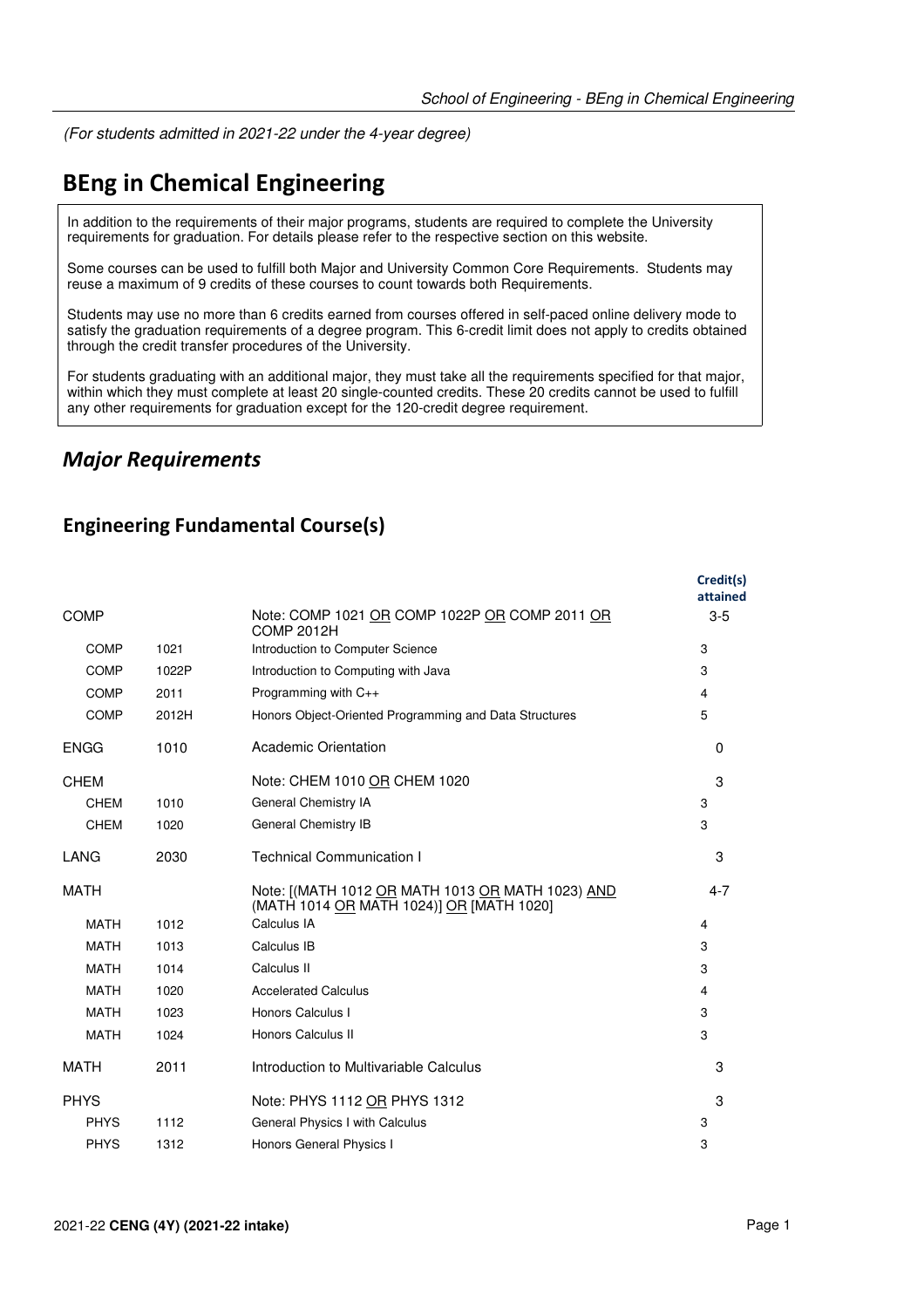# **Required Course(s)**

|                  |      |                                                                                                        | Credit(s)<br>attained |
|------------------|------|--------------------------------------------------------------------------------------------------------|-----------------------|
| <b>CENG</b>      |      | Note: CENG 1000 OR CENG 1500                                                                           | 3                     |
| <b>CENG</b>      | 1000 | Introduction to Chemical and Biological Engineering                                                    | 3                     |
| <b>CENG</b>      | 1500 | A First Course on Materials Science and Applications                                                   | 3                     |
| <b>CENG</b>      | 1010 | Academic and Professional Development I                                                                | 0                     |
| <b>CENG/BIEN</b> |      | Note: CENG 1600 OR CENG 1700 OR BIEN 1010                                                              | 3                     |
| CENG             | 1600 | Biotechnology and Its Business Opportunities                                                           | 3                     |
| <b>CENG</b>      | 1700 | Introduction to Environmental Engineering                                                              | 3                     |
| BIEN             | 1010 | Introduction to Biomedical Engineering                                                                 | 3                     |
| <b>CENG</b>      | 1980 | Industrial Training                                                                                    | 0                     |
| <b>CENG</b>      | 2110 | Process and Product Design Principles                                                                  | 3                     |
| <b>CENG</b>      | 2210 | Chemical and Biological Engineering Thermodynamics                                                     | 3                     |
| <b>CENG</b>      | 2220 | Transport Phenomena I                                                                                  | 3                     |
| <b>CENG</b>      | 2310 | Modeling for Chemical and Biological Engineering                                                       | 3                     |
| <b>CENG</b>      | 3110 | <b>Process Dynamics and Control</b>                                                                    | 3                     |
| <b>CENG</b>      | 3150 | Integrated Chemical Process and Product Design                                                         | 5                     |
| <b>CENG</b>      | 3210 | <b>Separation Processes</b>                                                                            | 3                     |
| <b>CENG</b>      | 3220 | Transport Phenomena II                                                                                 | 3                     |
| <b>CENG</b>      | 3230 | Chemical and Biological Reaction Engineering                                                           | 3                     |
| <b>CENG</b>      | 3950 | Chemical and Environmental Engineering Laboratory                                                      | 4                     |
| <b>CENG</b>      | 4020 | Academic and Professional Development II                                                               | 0                     |
| <b>CENG</b>      |      | Note: CENG 4920 OR CENG 4930 OR CENG 4940 (Students<br>taking the Research Option must take CENG 4930) | 6                     |
| <b>CENG</b>      | 4920 | Chemical Engineering Capstone Design                                                                   | 6                     |
| <b>CENG</b>      | 4930 | Chemical Engineering Thesis Research                                                                   | 6                     |
| <b>CENG</b>      | 4940 | Chemical Engineering Industrial Project                                                                | 6                     |
| <b>BIEN/LIFS</b> |      | Note: BIEN 2410 OR BIEN 2610 OR LIFS 1901                                                              | 3                     |
| <b>BIEN</b>      | 2410 | Cellular and Systems Physiology for Engineers                                                          | 3                     |
| BIEN             | 2610 | <b>Chemical Biology for Engineers</b>                                                                  | 3                     |
| <b>LIFS</b>      | 1901 | General Biology I                                                                                      | 3                     |
| <b>ENGG</b>      | 2010 | <b>Engineering Seminar Series</b>                                                                      | 0                     |
| <b>CHEM</b>      | 1050 | Laboratory for General Chemistry I                                                                     | $\mathbf{1}$          |
| <b>CHEM</b>      | 2111 | Fundamentals of Organic Chemistry                                                                      | 3                     |
| <b>CHEM</b>      | 2155 | Fundamental Organic Chemistry Laboratory                                                               | 1                     |
| LANG             | 4035 | Technical Communication II for Chemical and Biological<br>Engineering                                  | 3                     |